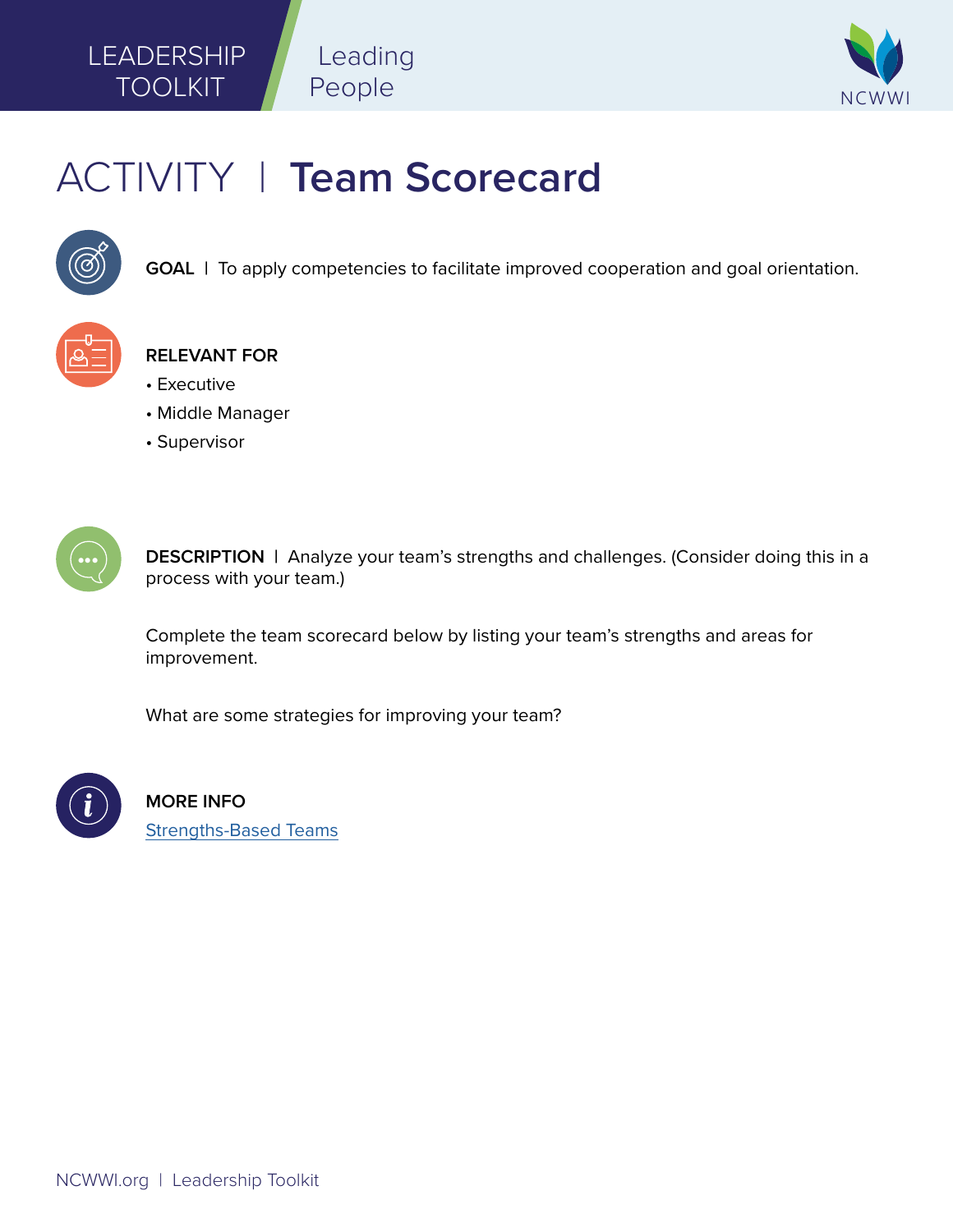

## **Team Scorecard**

Reflect on your team's strengths and areas for improvement. Then respond to the following questions:

### **PRODUCTIVITY**

Does the team have a clear goal?

Does the team's output (e.g., decisions, services) meet policy and best practices standards?

#### **COHESION**

Do team members enjoy working together?

What conditions could lead to feelings of resentment?

What conditions could prevent team members from working together in the future?

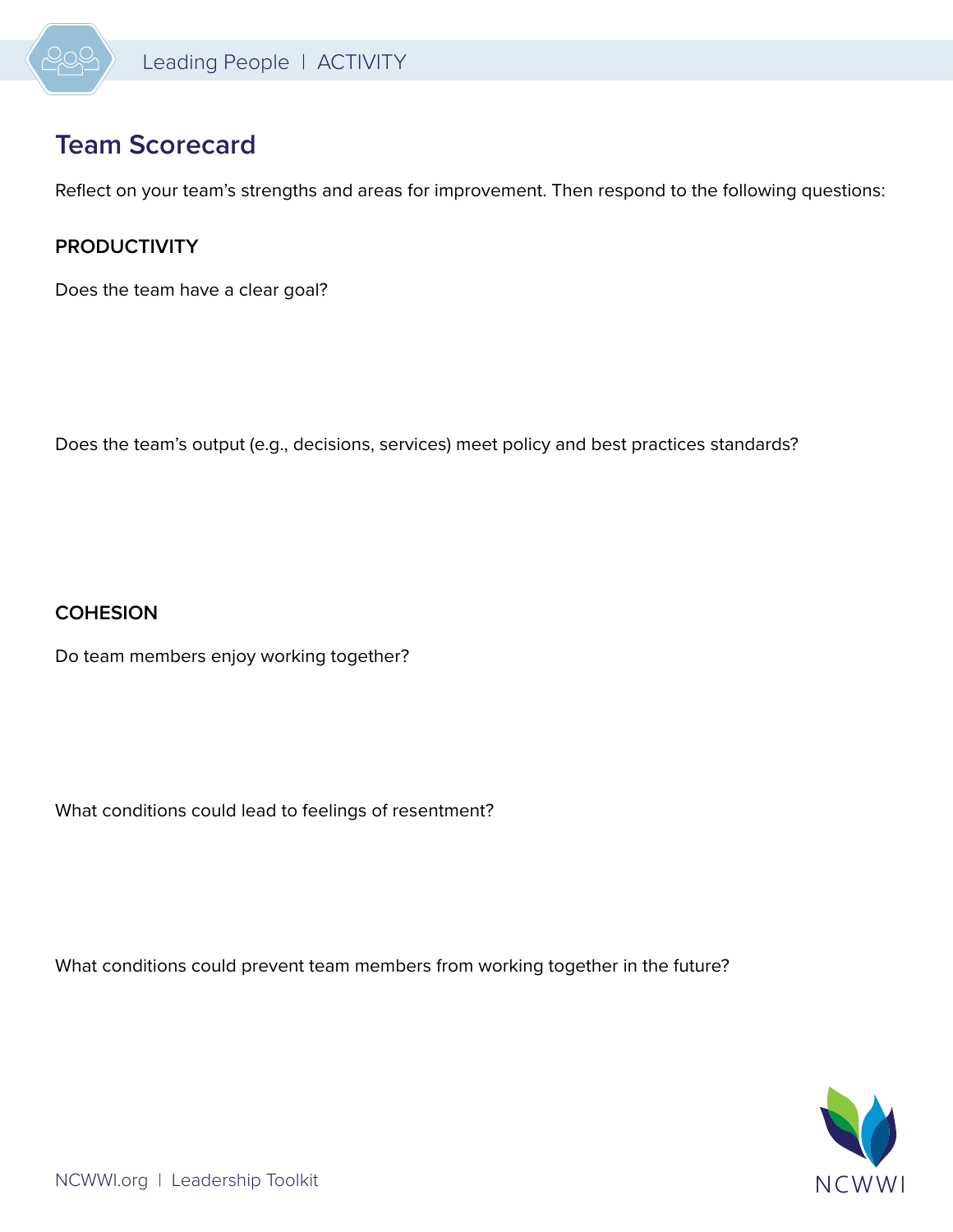

How are team members expected to accommodate changes, such as additions to the team, growth, and turnover?

#### **DIVERSITY**

What are the different strengths within the team?

Is the team diverse enough to bring a wide range of viewpoints and experiences to the table?

How is the team diverse?

How does the team make decisions with a racial equity lens?

How does the team capitalize creatively on diversity?

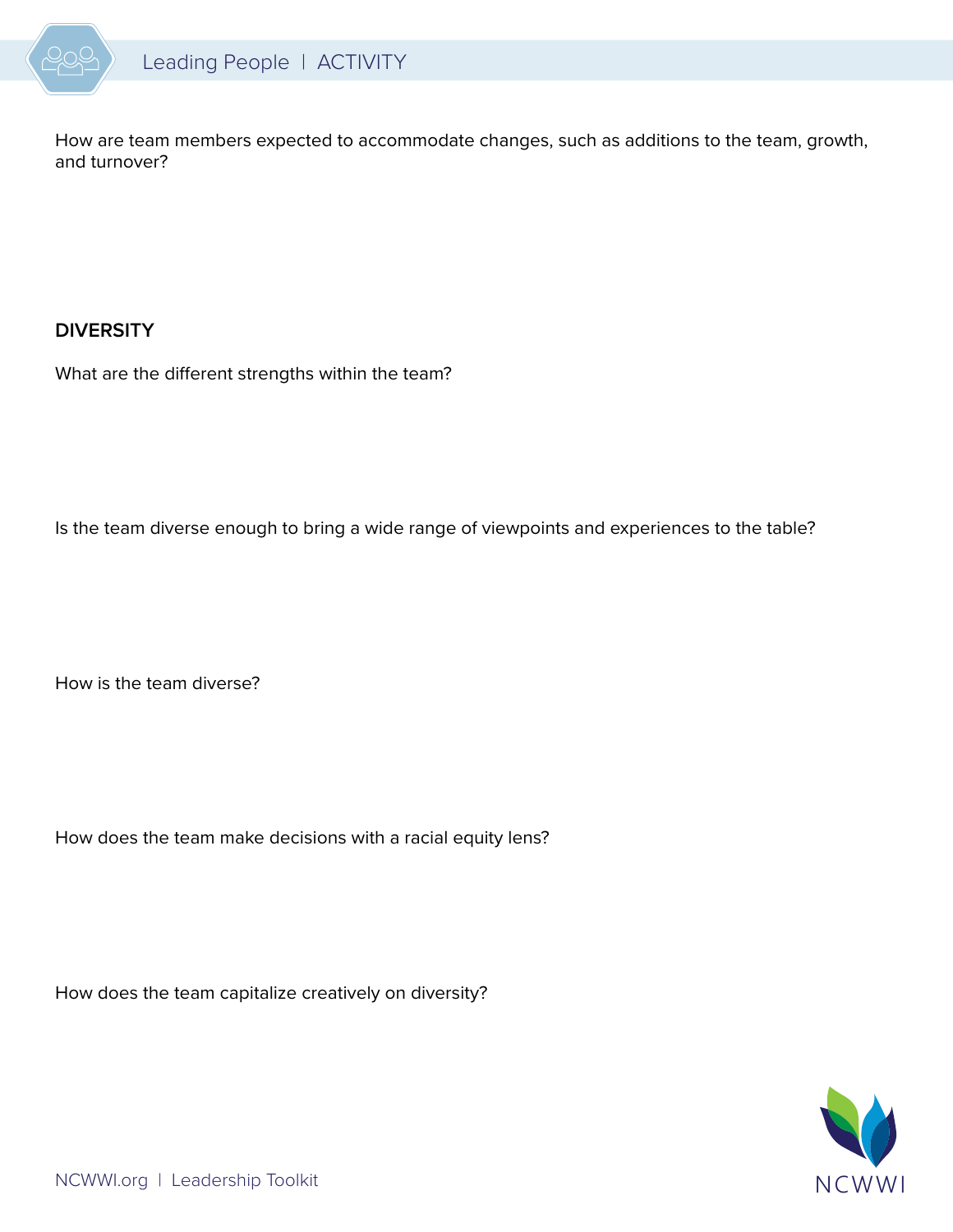

Does the team have a track record of working through differences?

#### **LEARNING**

How do team members best learn from one another?

Do individual team members grow and develop as a result of the team experience?

Do team members have a chance to improve their skills or affirm themselves?

What factors and conditions could block personal growth?

Do group members understand and share individuals' growth needs?